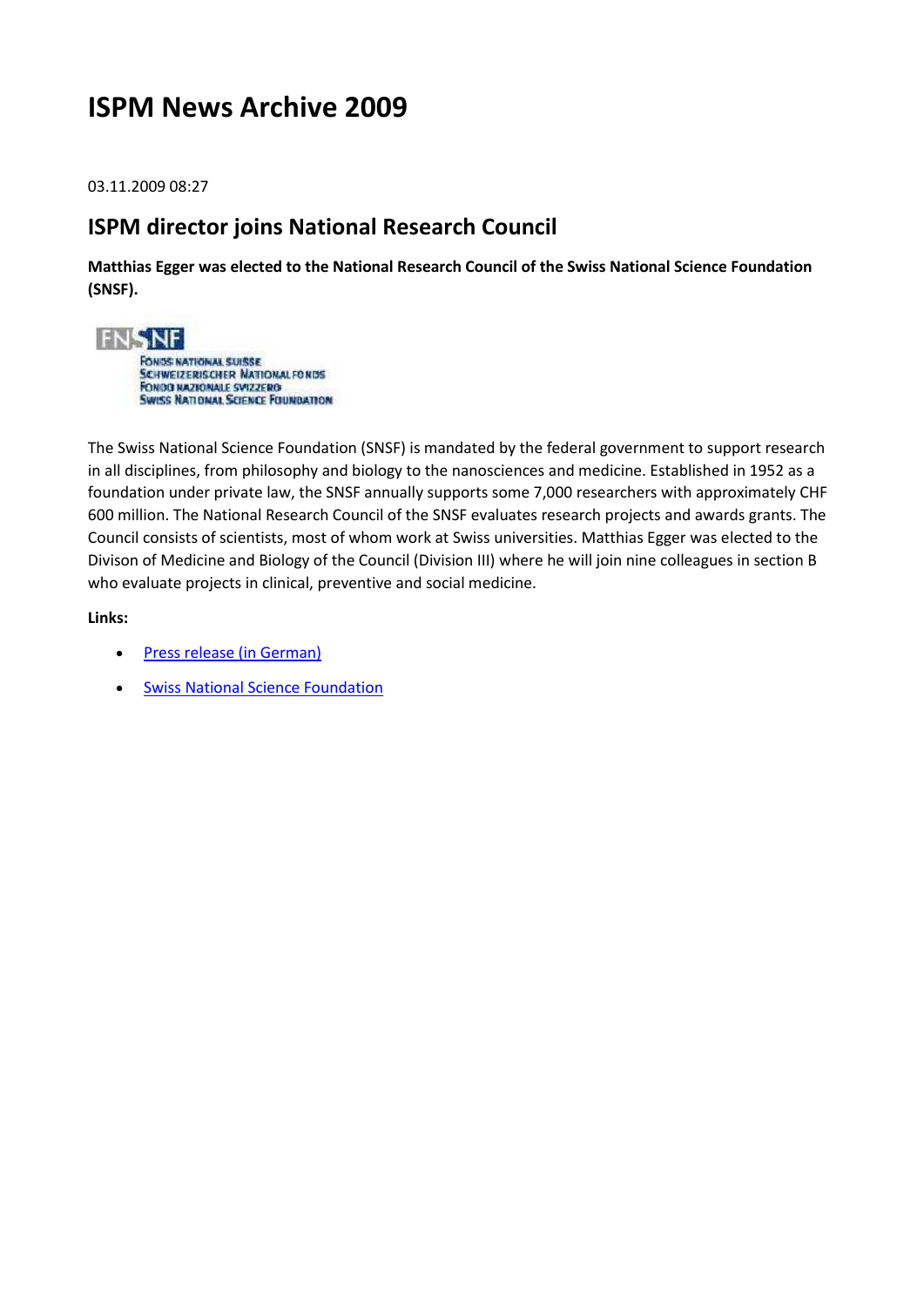## **Major grant from Arco Foundation**

**A musculoskeletal research program led by Dr Stephan Reichenbach and Professors Peter Jüni and Peter Villiger from ISPM and the Department of Rheumatology, Clinical Immunology and Allergology will receive major funding for a duration of five years. The program aims at evaluating various interventions in osteoarthritis.**



Osteoarthritis is the most common form of joint disease and the leading cause of pain and physical disability in older people. Existing pharmacological and non-pharmacological interventions for osteoarthritis are insufficient. Pain relief remains a primary and only partially met medical need with problems around safety, tolerability and enhanced efficacy.

The program includes randomized-controlled trials, meta-analyses and methodological studies to improve treatment strategies for patients with osteoarthritis. Several interventions will be evaluated, including TENS, exercise, viscosupplementation, and non-steroidal anti-inflammatory drugs. The program will be conducted by an interdisciplinary team, involving clinical epidemiologists, rheumatologists, physiotherapists, and biostatisticians. Results will help to improve our understanding of the current evidence base of osteoarthritis therapy.

#### [Arco Foundation](http://www.arco-foundation.ch/)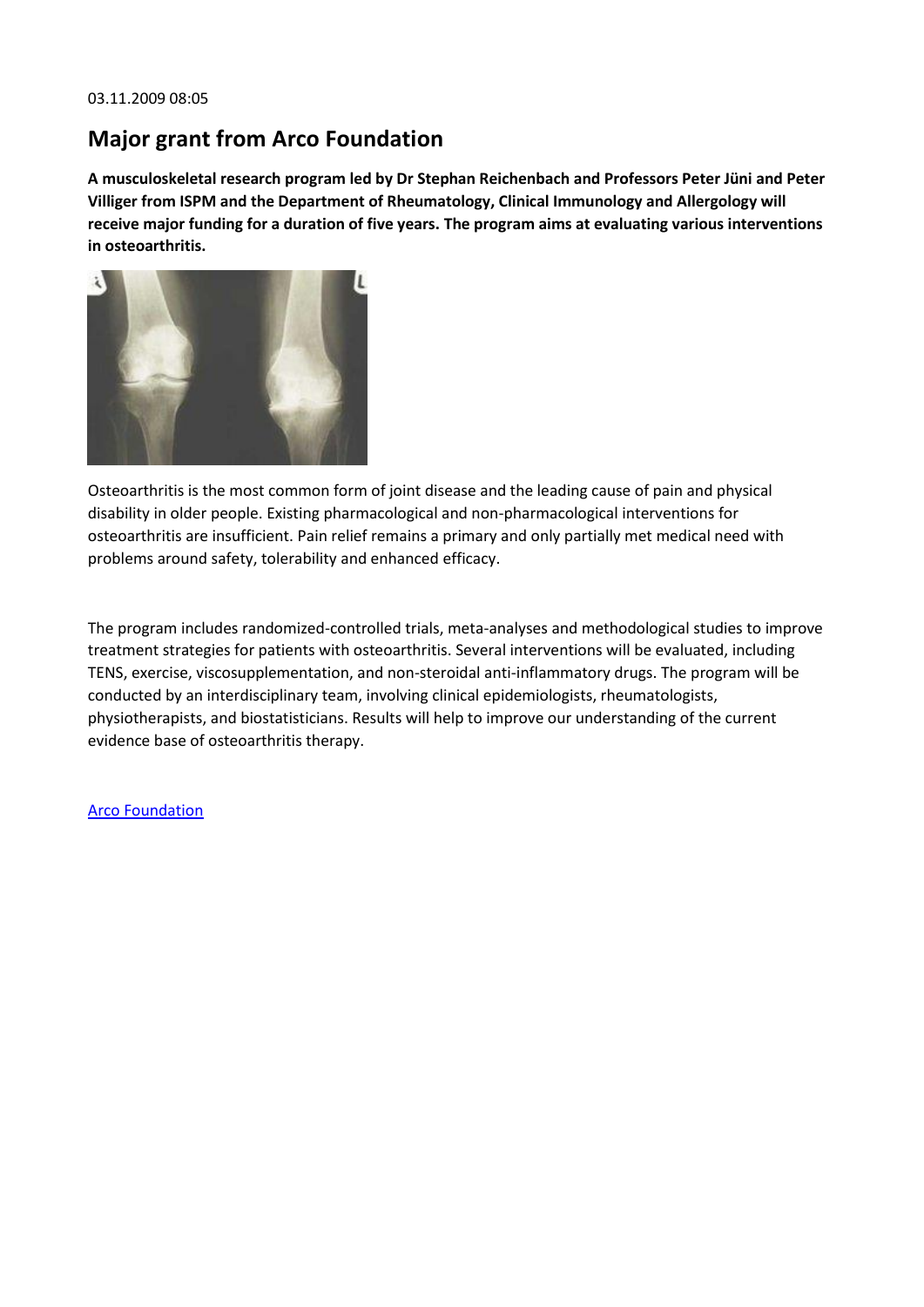## **Meta-analysis Winter School in the Bernese Alps**

**ISPM is organising an advanced course on "Systematic Reviews in the Health Sciences: Meta-Analysis in Context" in Wengen, 18-22 January, 2010.**



In recent years there has been increasing focus on formal methods of systematically reviewing studies, to produce explicitly formulated, reproducible summaries of the effects of health care interventions, lifestyle exposures and genetic exposures. This one-week intensive course is aimed at researchers and health care professionals who want to perform state-of-the-art systematic reviews and meta-analyses of clinical trials and observational studies. The course will cover advanced topics, including dose-response meta-analysis, meta-analysis of individual patient data, mixed comparisons and meta-analysis of diagnostic test accuracy studies. Course participants will gain practical experience in performing advanced meta-analyses using the Stata software package. The course will be held 18-22 January, 2010 in Wengen, in the heart of the Jungfrau region. Faculty will include Professors Matthias Egger, Jonathan Sterne, Peter Juni and others.

- [Outline of Course, Fees and Registration \(](http://www.ispm.ch/fileadmin/doc_download/News/News_0910_Wengen_Course_leaflet.pdf)pdf, 2MB)
- [Registration form](http://www.ispm.ch/fileadmin/doc_download/News/News_0910_WinterSchool.doc) (doc, 90kB)
- [Stata Data Analysis and Statistical Software](http://www.stata.com/)
- [The Jungfrau Region](http://www.myjungfrau.ch/)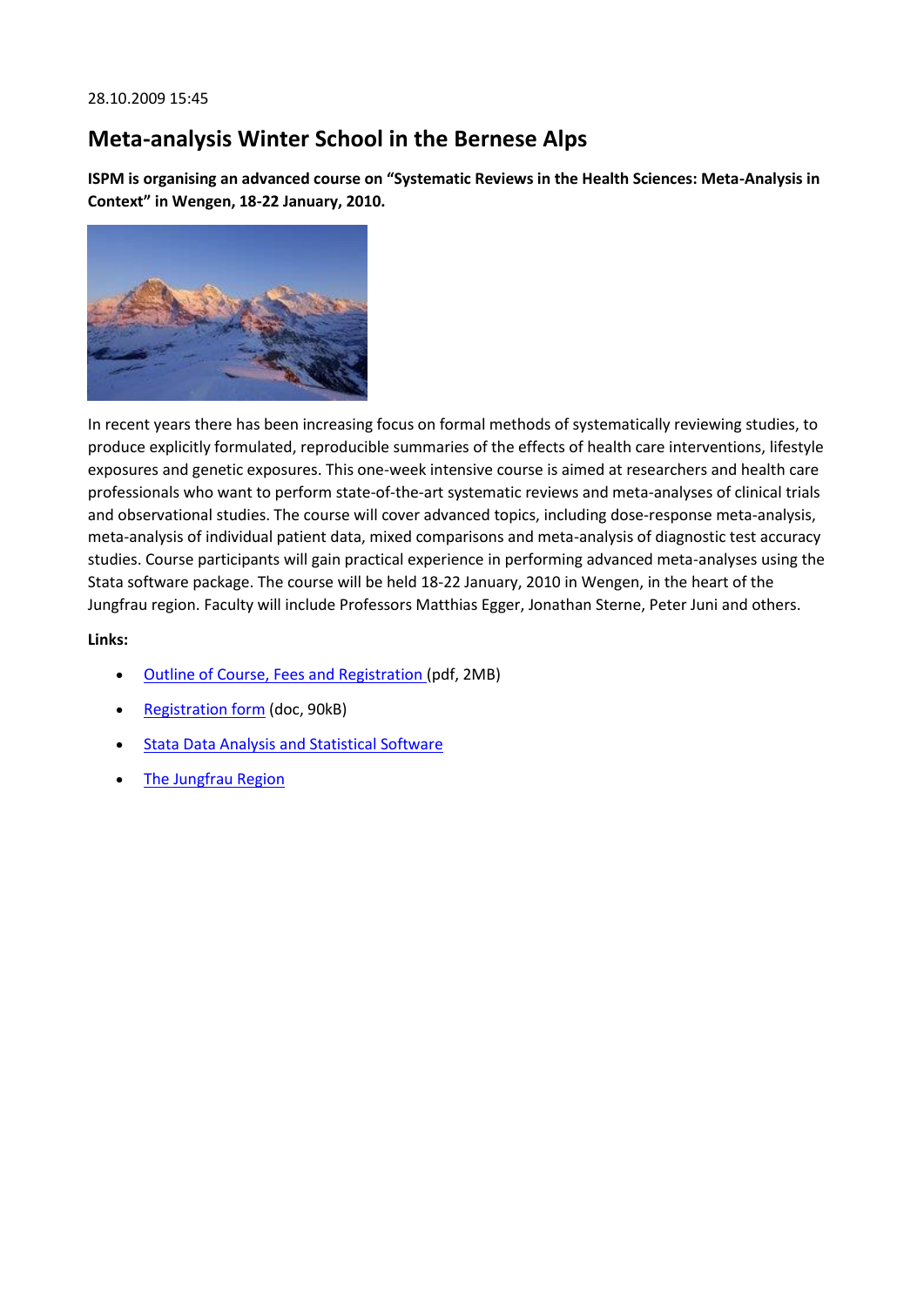### **ISPM cancer research wins award**

**A research group led by ISPM's Matthias Egger is one of three winners of the SWISS BRIDGE AWARD 2009.**



The group (Julia Bohlius, Kerri Clough and Matthias Egger), together with collaborators in Botswana, Malawi, Mozambique, South Africa, Zambia, and Zimbabwe will conduct epidemiological, health services and clinical research to inform prevention and care of HIV/AIDS-related cancers (Kaposi Sarcoma, Non-Hodgkin's lymphoma and cervical cancer) in southern Africa, to increase the capacity for delivering combination antiretroviral treatment (cART) and cancer treatment, and ultimately to improve the prognosis of people living with HIV-related cancers in southern Africa. This project will build on previous HIV/AIDS related projects within a large network of clinics in the region, the International epidemiological Databases to Evaluate AIDS in Southern Africa [\(IeDEA-SA\)](http://www.iedea-sa.org/).

[SWISS BRIDGE](http://www.swissbridge.ch/) is a charitable foundation based in Switzerland, which supports cancer research in Switzerland and abroad. The other recipients of the 2009 Swiss Bridge Award are Wilhelm Krek from ETH Zurich and Stephen C. West from Cancer Research, UK, London.

[Press releases in German and English](http://www.krebsliga.ch/de/fachleute/forschende/forschungspreise/swiss_bridge_award/index.cfm)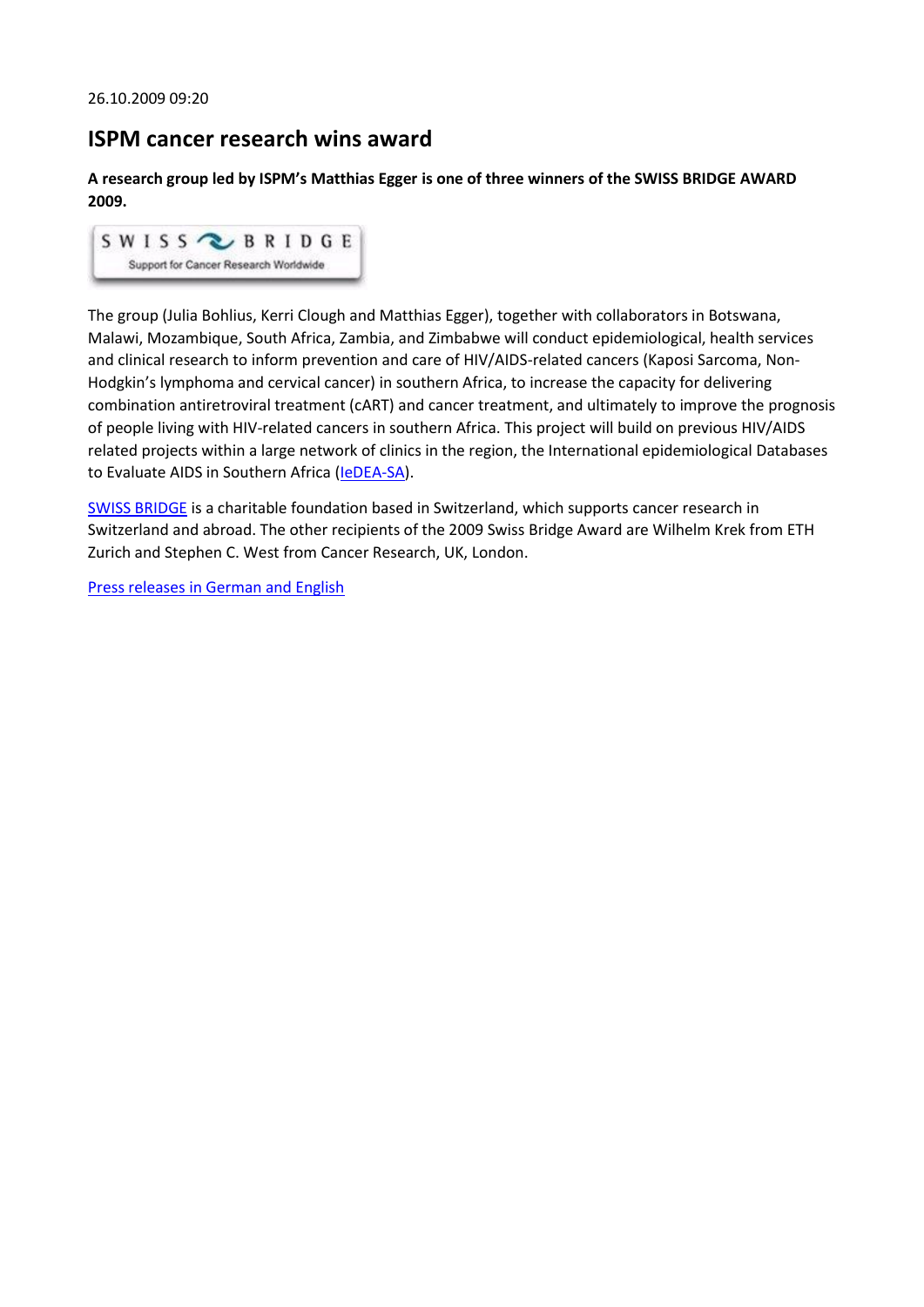# **New Professor for Medical Sociology and Social Epidemiology at the ISPM**

**Matthias Richter has been appointed to the position of Assistant Professor for Medical Sociology and Social Epidemiology at the ISPM, funded by the SSPH+.**



He started his new position in July 2009 and is supporting the Division of Social and Behavioural Health Research (SBHR), which is interested in the role of social, cultural and psychological factors for health and illness.

Matthias Richter was born in 1971 and has studied sociology, psychology and economics at the University of Bielefeld, Germany. With his dissertation on "Health and health behaviour in adolescence: The influence of social inequality", he earned his doctorial degree in Sociology in 2004. His postdoctoral lecture qualification in Public Health (Habilitation) followed in 2009 at the Faculty of Health Sciences at the University of Bielefeld. Before coming to Bern Matthias Richter acted as deputy professor for Prevention and Health Promotion at the University of Bielefeld. He is associated with several social- and health-science communities. As the former deputy director of the WHO Collaboration Centre for Child and Adolescent Health Promotion, he has long-term experience in the field of empirical health research. He is also a member in various national and international associations in medical sociology and has published numerous scientific papers and books.

Matthias Richter's research interests lie in the field of explaining and reducing socioeconomic differences in health as well as in international child- and adolescent health research. More recently he has taken an active interest in life course perspectives on social inequalities in health and the cooperation between social and natural sciences. In his new function he will contribute to public health research and teaching at University of Bern and the SSPH+. At the ISPM his research will focus explicitly on the questions which determinants and mechanisms over the life course are responsible for socioeconomic inequalities in health and what can be done to reduce these inequalities in health.

- [CH-X](http://www.chx.ch/)
- [Swiss National Cohort](http://www.ispm.ch/snc.html)
- **[HBSC](http://www.hbsc.org/)**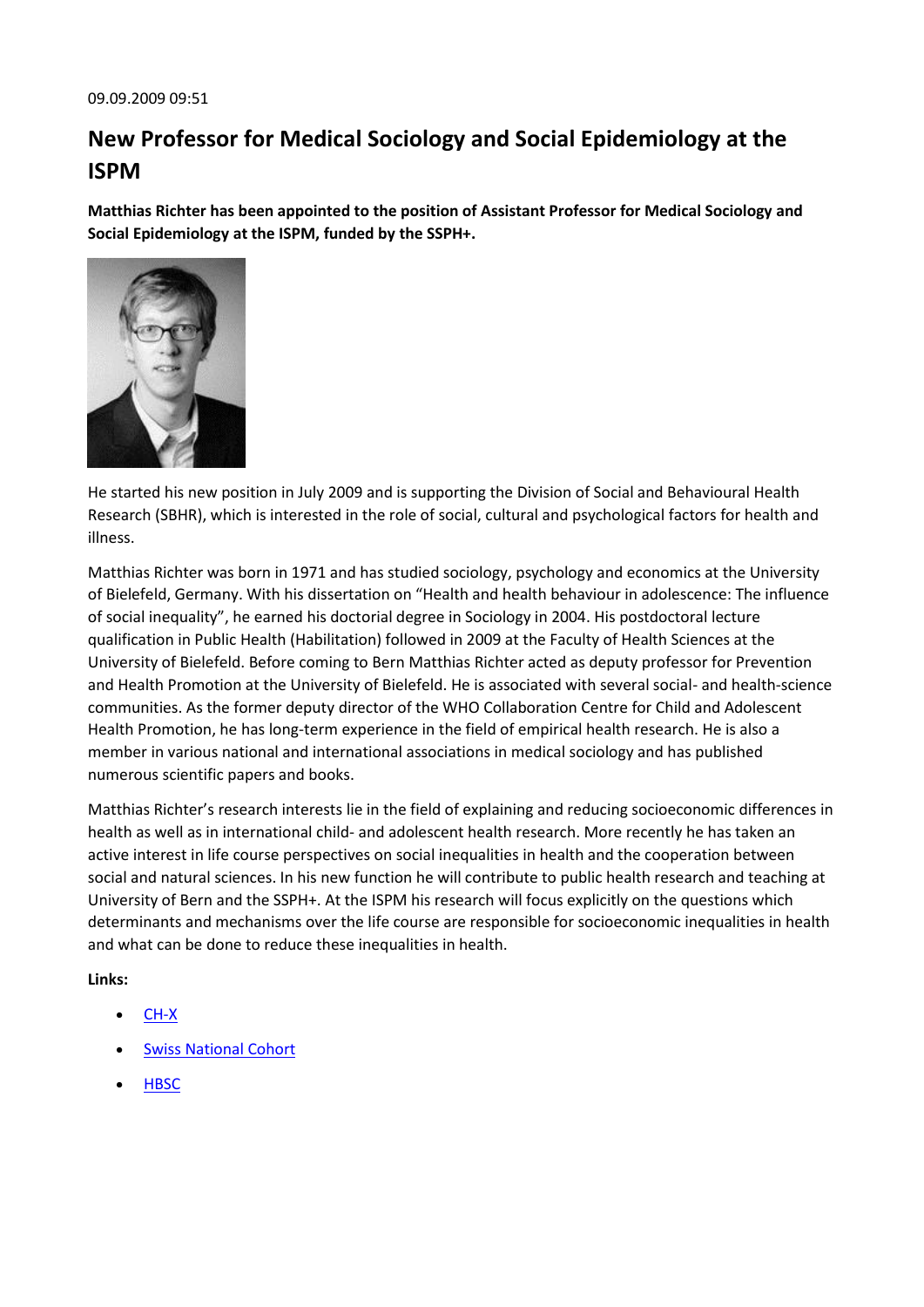## **Vaginal practices, microbicides and HIV**

**A symposium at the International AIDS Society Conference in Cape Town on 20.07.2009 addressed this topic. ISPM researchers presented results from NIH-funded meta-ethnographic and individual person data meta-analysis studies, together with presentations of a multi-country survey of vaginal practices and a new study on vaginal inflammatory cytokines and biomarkers.**



The symposium was co-chaired by Dr. Gina Brown, Office of AIDS Research, NIH, USA and Prof Marleen Temmerman, International Centre for Reproductive Health, University of Gent, Belgium. Dr. Janneke van de Wijgert, Academic Medical Centre Amsterdam, The Netherlands synthesised the presentations and their relevance for future research on vaginal microbicides to prevent HIV infection was discussed by a panel of experts: Dr. Landon Myer, Dr. Jo-Ann Passmore, Prof Helen Rees, and Dr. Sengeziwe Sibeko from South Africa and Dr. Zeda Rosenberg from the USA.

• [Flyer symposium](http://www.ispm.ch/fileadmin/doc_download/News/News_0907_VaginalPractices.pdf)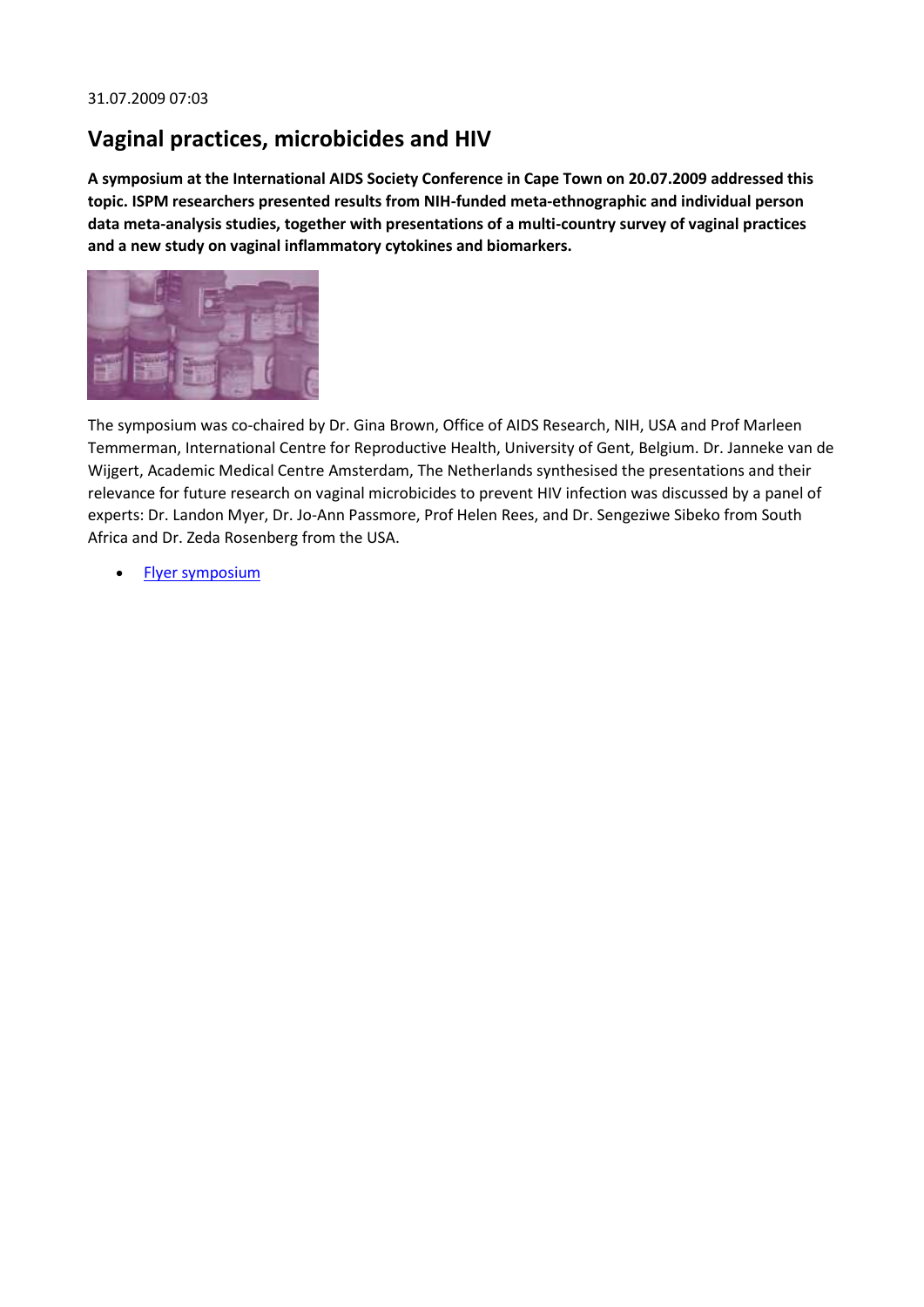## **Symposium on the Occasion of the retirement of Christoph Minder**

**The presentations of the speakers can be found here.**



- Matthias Egger, Bern: [Health inequalities in Switzerland: Notes on a pioneer](http://www.ispm.ch/fileadmin/doc_download/News/News_0906_Matthias_Egger.pdf)
- Christoph Minder, Bern: [Looking back on 26 years of research on Swiss health inequalities](http://www.ispm.ch/fileadmin/doc_download/News/News_0906_Minder_Christoph_Symposium.pdf)
- Andreas Mielck, Munich: [Health inequalities in Germany: new findings](http://www.ispm.ch/fileadmin/doc_download/News/News_0906_Mielck_Andreas_Symposium_Minder_2009.pdf)
- Jean-Daniel Rainhorn, Geneva: [Health inequalities: some global perspectives](http://www.ispm.ch/fileadmin/doc_download/News/News_0906_Rainhorn_JD_Cannibale.Berne.v3.pdf)
- Matthias Bopp, Zurich: [Legacy and persistence: The Swiss National Cohort](http://www.ispm.ch/fileadmin/doc_download/News/News_0906_Bopp_Matthias_Minder_Memorial2009a.pdf)
- Bruna Galobardes, Bristol: [Health inequalities in the UK: new findings](http://www.ispm.ch/fileadmin/doc_download/News/News_0906_galobardes_wealthier_and_taller_Minder2009.pdf)
- Adrian Spörri, Bern: [Tax and death: where \(not\) to live in Switzerland](http://www.ispm.ch/fileadmin/doc_download/News/News_0906_Spoerri_Adrian_symposium_minder_090625.pdf)

Thank you very much for a very interesting day.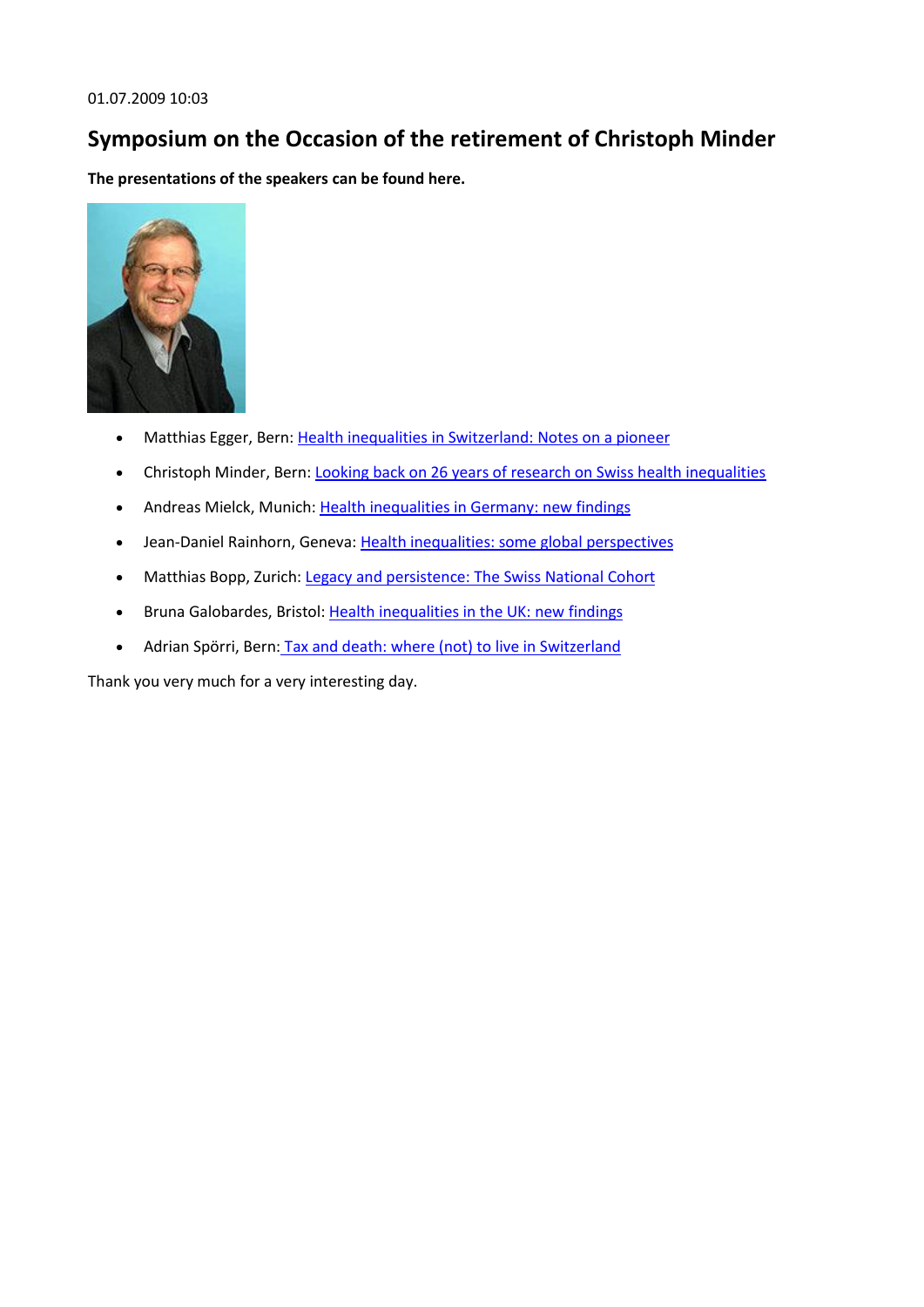### **Communication skills can be improved by training**

**Communication Skills Trainings are part of the mandatory training curriculum for oncologists in Switzerland. A systematic review conducted by Jürgen Barth and Patricia Lannen showed empirical evidence for improved skills after participation. These results were presented at a consensus meeting of the Swiss Cancer League and an agenda for the coming years was drafted.**



#### See [report of the NZZ.](http://www.nzz.ch/nachrichten/forschung_und_technik/wie_sag_ichs_meinem_patienten_1.2545564.html)

The project included the analysis of 13 primary studies and found evidence of small to moderate effects on health care professional's communication behavior and their attitudes towards the care of seriously ill patients and some evidence that improved communication skills may contribute to lower levels of distress in patients.

This meta-analysis provided the scientific bases for the consensus conference, hosted by the Swiss Cancer League at the monastery of Kappel at the beginning of May 2009. This conference included some of the leading European experts in the field, who came together in order to draft a recommendation for the future developments of Communication Skills Trainings in Oncology in Switzerland.

The meta-analysis concluded that while the effects of the trainings are moderate, application of these trainings can be recommended from a scientific point of view.

However, in order to optimize feasibility and use of resources, the ideal length and format of these trainings still needs to be established, health professionals, which particularly benefit from the training identified and the range of benefits for patients better understood.

[Picture credit](http://www.hcplive.com/obtnlive/webexclusives/telling_terminal_patients)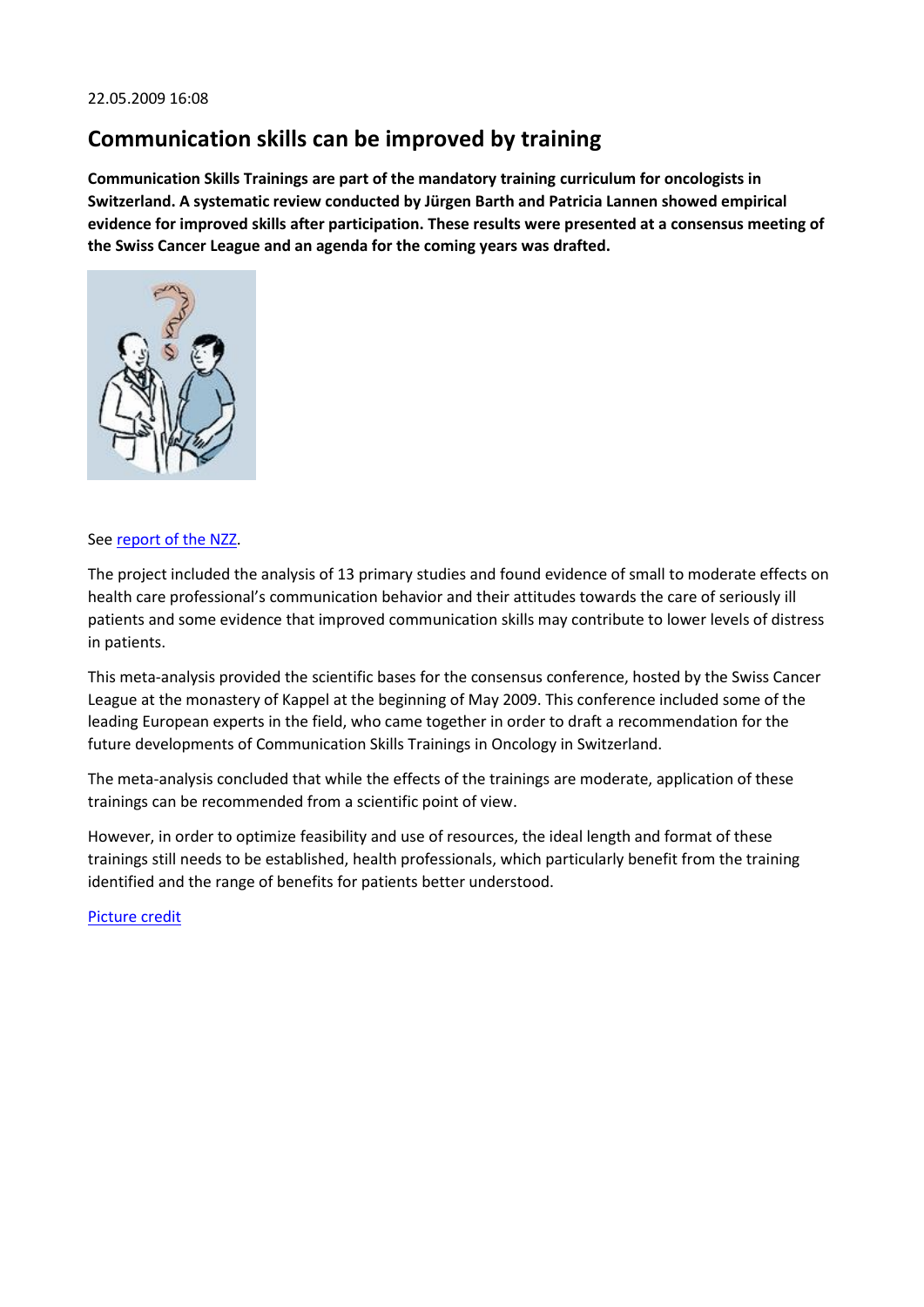13.05.2009 07:03

## **Symposium zur Emeritierung von Christoph Minder**

**Anlässlich der Pensionierung von Christoph Minder wird am 25. Juni ein Symposium stattfinden:**



Ungleiche Verteilung der Gesundheit in unserer Gesellschaft, ein Thema, das am Institut seit je einen grossen Stellenwert hatte.

#### **[Flyer](http://www.ispm.ch/fileadmin/doc_download/News/News_Symposium_Christoph_Minder_2009.pdf)**

Bitte bestätigen Sie ihre Teilnahme bis zum 22. Mai 2009 per [Mail.](javascript:linkTo_UnCryptMailto() Vielen Dank.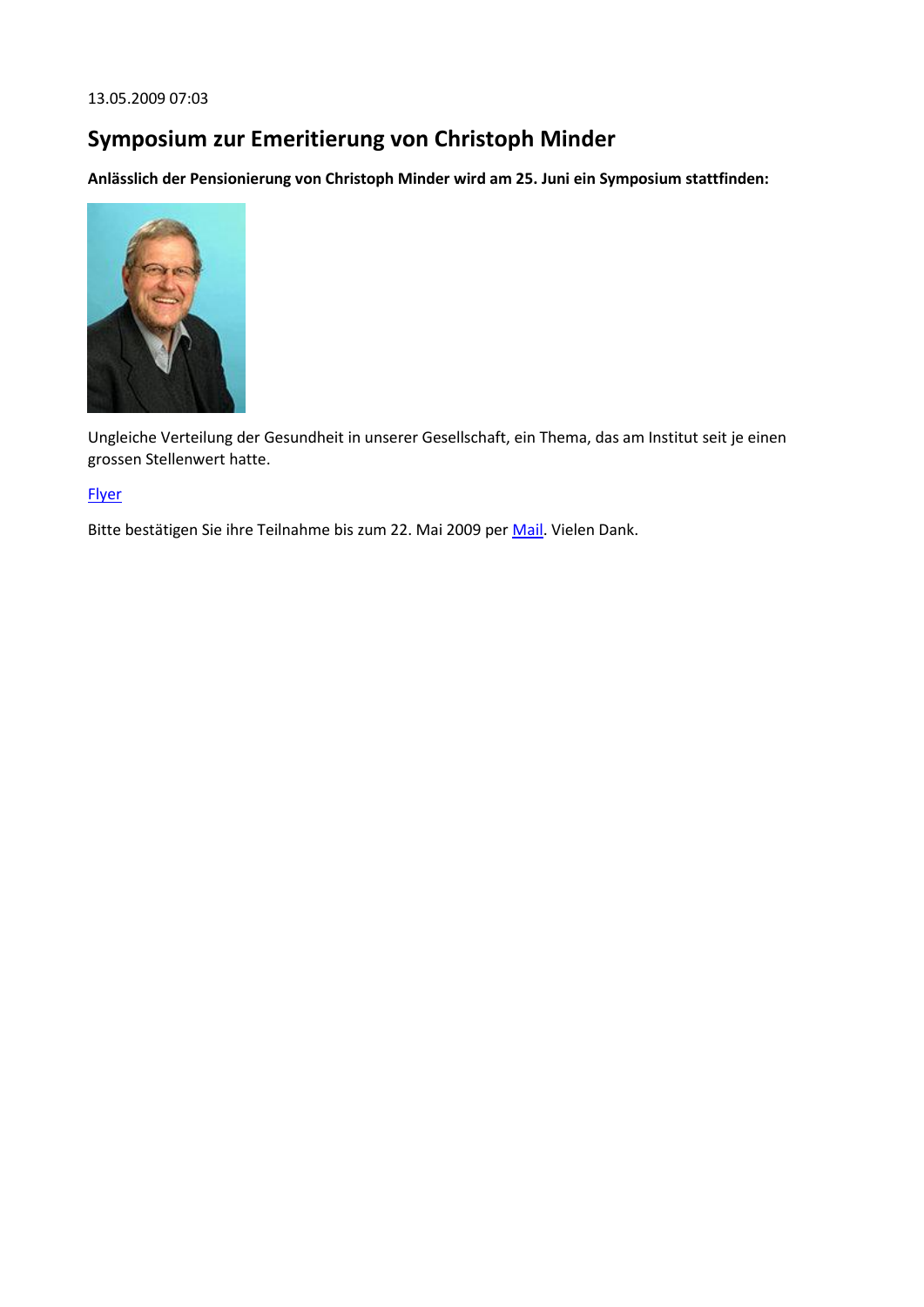## **Auszeichung von «Schweizer Jugend forscht» für Fitore Sallahaj**

**«Schweizer Jugend forscht» hat Fitore Sallahaj mit dem Prädikat «Sehr gut» ausgezeichnet.**



Die Gymnasiastin Fitore Sallahaj, die am ISPM Bern als Hilfsassistentin arbeitet, wurde für ihre Beobachtungsstudie zum Einfluss des Alltagsgeschehens auf Trauminhalte von «Schweizer Jugend forscht» mit dem Prädikat «Sehr gut» und einem Preisgeld von CHF 1000.-- ausgezeichnet.

[Schweizer Jugend forscht](http://www.sjf.ch/)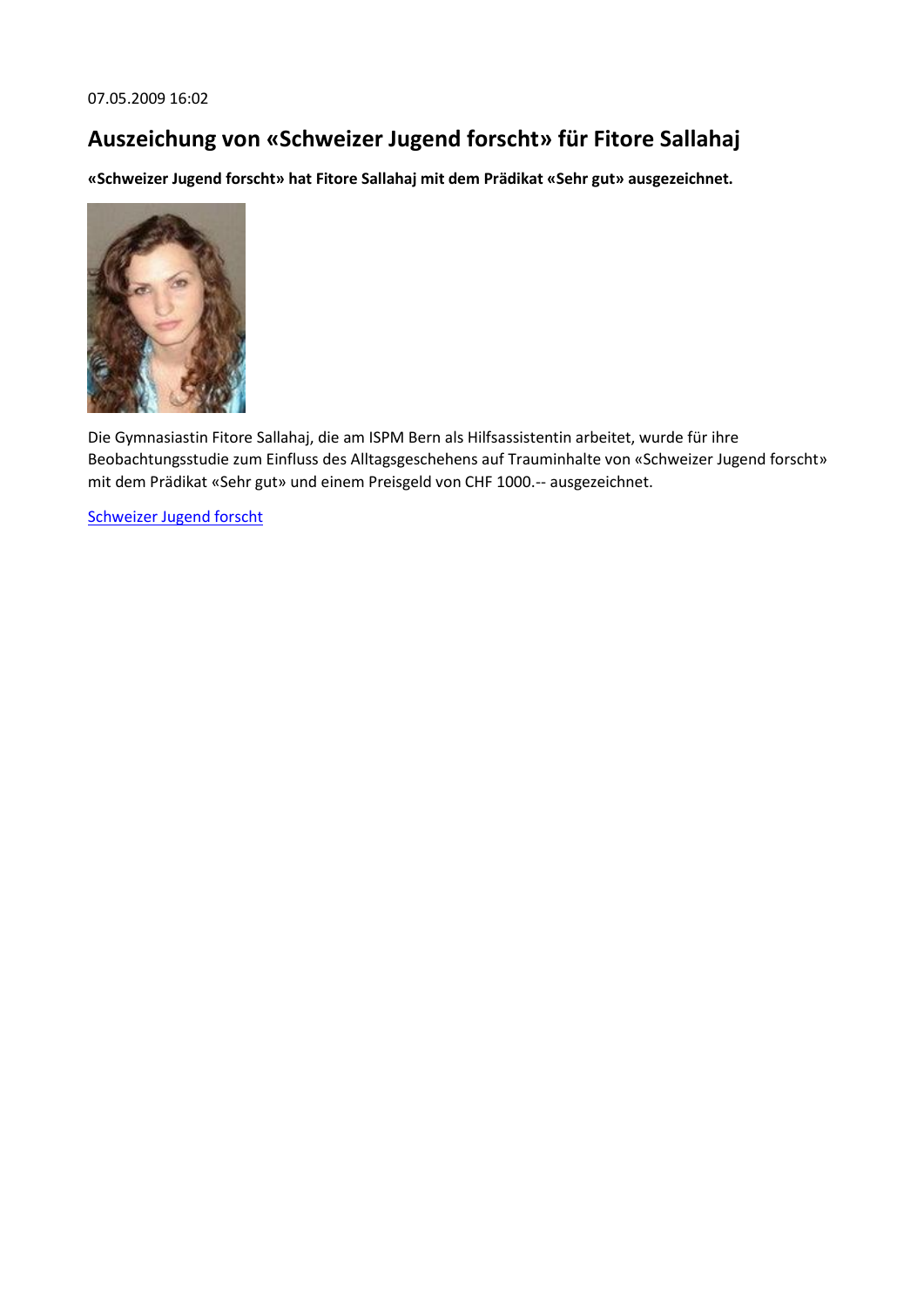# **Do erythropoiesis-stimulating agents (ESA) increase mortality in patients with cancer?**

**An individual patient data meta-analysis based on randomized controlled trials in cancer patients allocated to erythropoiesis-stimulating agents or control showed an increased risk to die for patients randomized to receive erythropoiesis-stimulating agents. Uncertainty remains whether results apply to all patients or whether certain patient groups are not at increased risk (e.g. patients undergoing chemotherapy).**



The study was conducted within an international collaboration including scientists from the ISPM. Data were provided from pharmaceutical companies and independent investigators. The study was funded by OncoSuisse and the German Federal Ministry of Education and Research and will be published in the Lancet:

Julia Bohlius, Kurt Schmidlin, Corinne Brillant, Guido Schwarzer, Sven Trelle, Jerome Seidenfeld, Marcel Zwahlen, Michael Clarke, Olaf Weingart, Sabine Kluge, Margaret Piper, Dirk Rades, David P Steensma, Benjamin Djulbegovic, Martin F Fey, Isabelle Ray-Coquard, Mitchell Machtay, Volker Moebus, Gillian Thomas, Michael Untch, Martin Schumacher, Matthias Egger, Andreas Engert: Recombinant human erythropoiesis-stimulating agents and mortality in patients with cancer: a meta-analysis of randomised trials. Lancet, Vol 373, 2009, pages 1532-1542.

#### [The Lancet](http://www.thelancet.com/journals/lancet/article/PIIS0140-6736%2809%2960502-X/fulltext)

**Photo credit:** [www.flickr.com](http://www.flickr.com/photos/11105137@N07/1044405648/)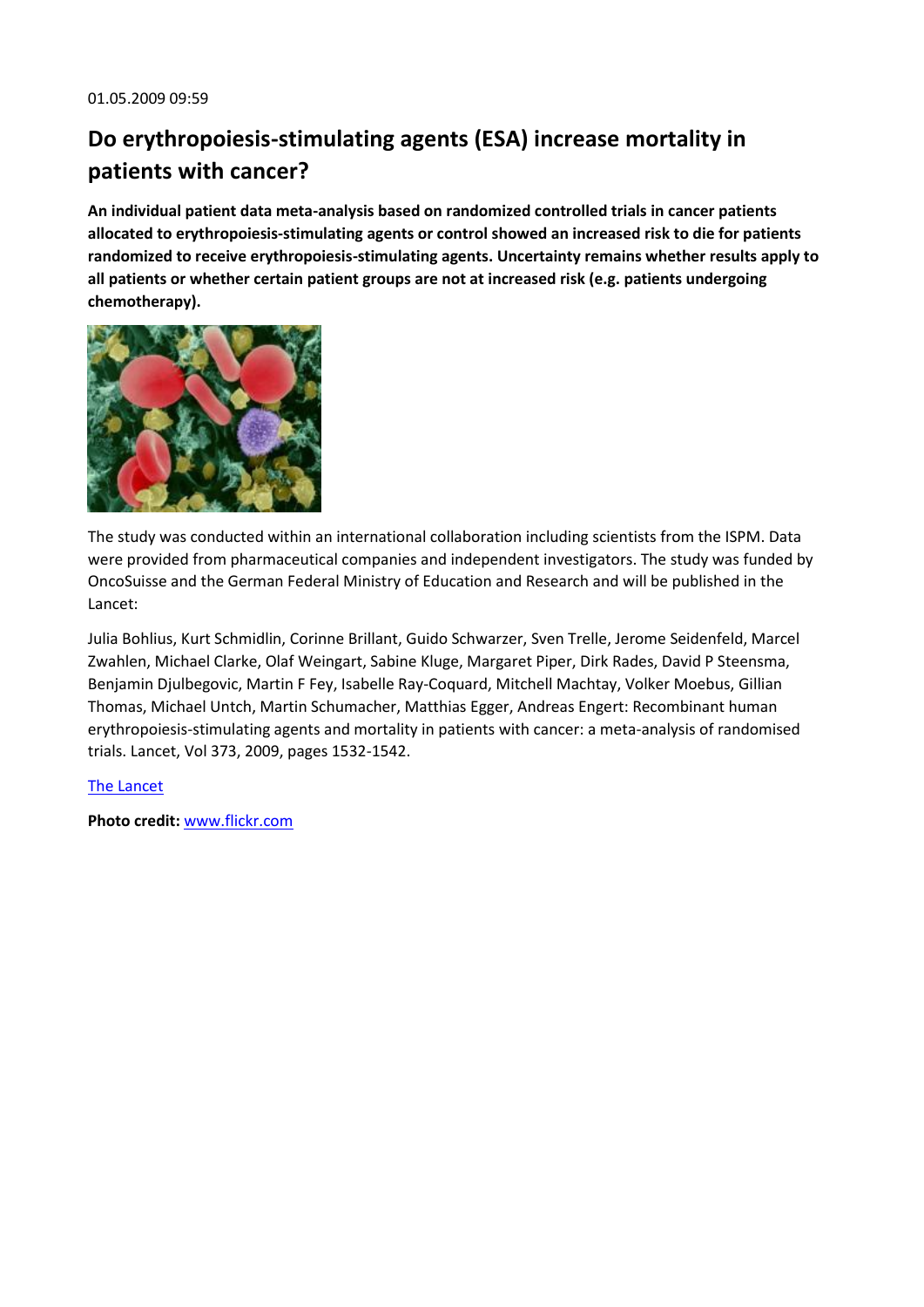## **Trial registration made easy**

**CTU Bern developed a program that facilitates registration of clinical trials on www.clinicaltrials.gov**



Any clinical trial initiating patient enrolment after December 26, 2007 should be registered no later than 21 days after the first patient is enrolled. The preferred online registry, which currently meets all of the requirements of the International Committee of Medical Journal Editors, is the U.S. National Library of Medicine's [www.clinicaltrials.gov](http://www.clinicaltrials.gov/)

The registration of clinical trials on [www.clinicaltrials.gov](http://www.clinicaltrials.gov/) is a service provided by CTU Bern to institutions of Bern University Hospital and the University of Bern. To facilitate and shorten the registration procedure CTU Bern developed a registration program.

In order to facilitate and to shorten the registration procedure CTU Bern has developped a new registration program. >>

Files:

En Manual d RegProgram\_v1\_01.pdf19.7 K

**Eu Manual e RegProgram v1 01.pdf19.4 K**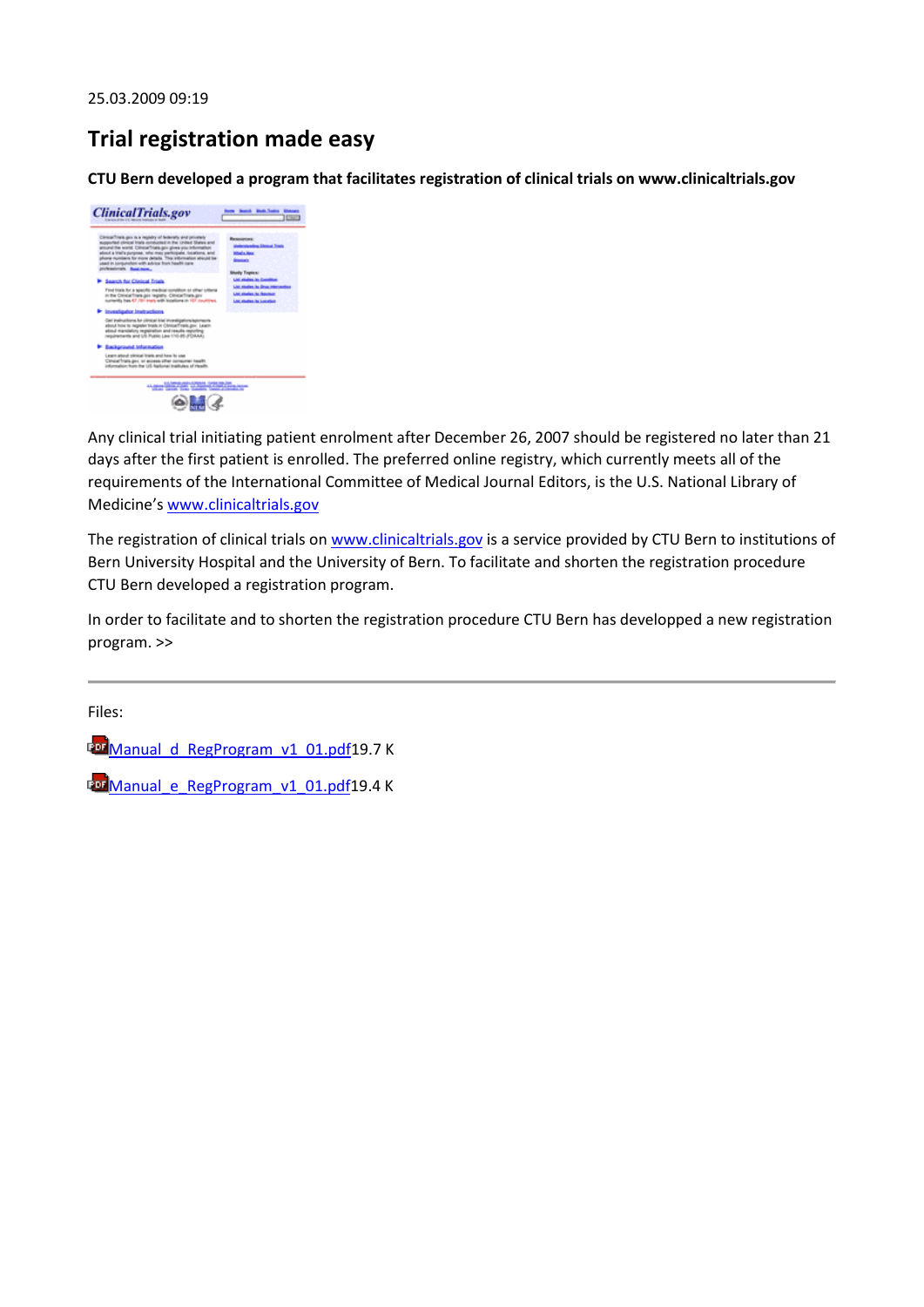#### 20.02.2009 10:45

# **Venia docendi for Dr. Christoph Stettler**

**The Faculty of Medicine approved Christoph Stettler's habilitation or 'venia docendi' (the right to teach).**



The venia docendi or habilitation stands for the documented ability of a candidate to independently represent a discipline in research and teaching. In German-speaking Europe the successful candidate obtains the title of "Privatdozent" and can add the letters PD in front of his doctoral title.

Christoph Stettler is affiliated with the Inselspital's Department of Endocrinology, Diabetology and Clinical Nutrition and with ISPM Bern. His primary research focus is on epidemiological and metabolic aspects of cardiovascular disease in diabetes.

Congratulations, PD Dr Christoph Stettler!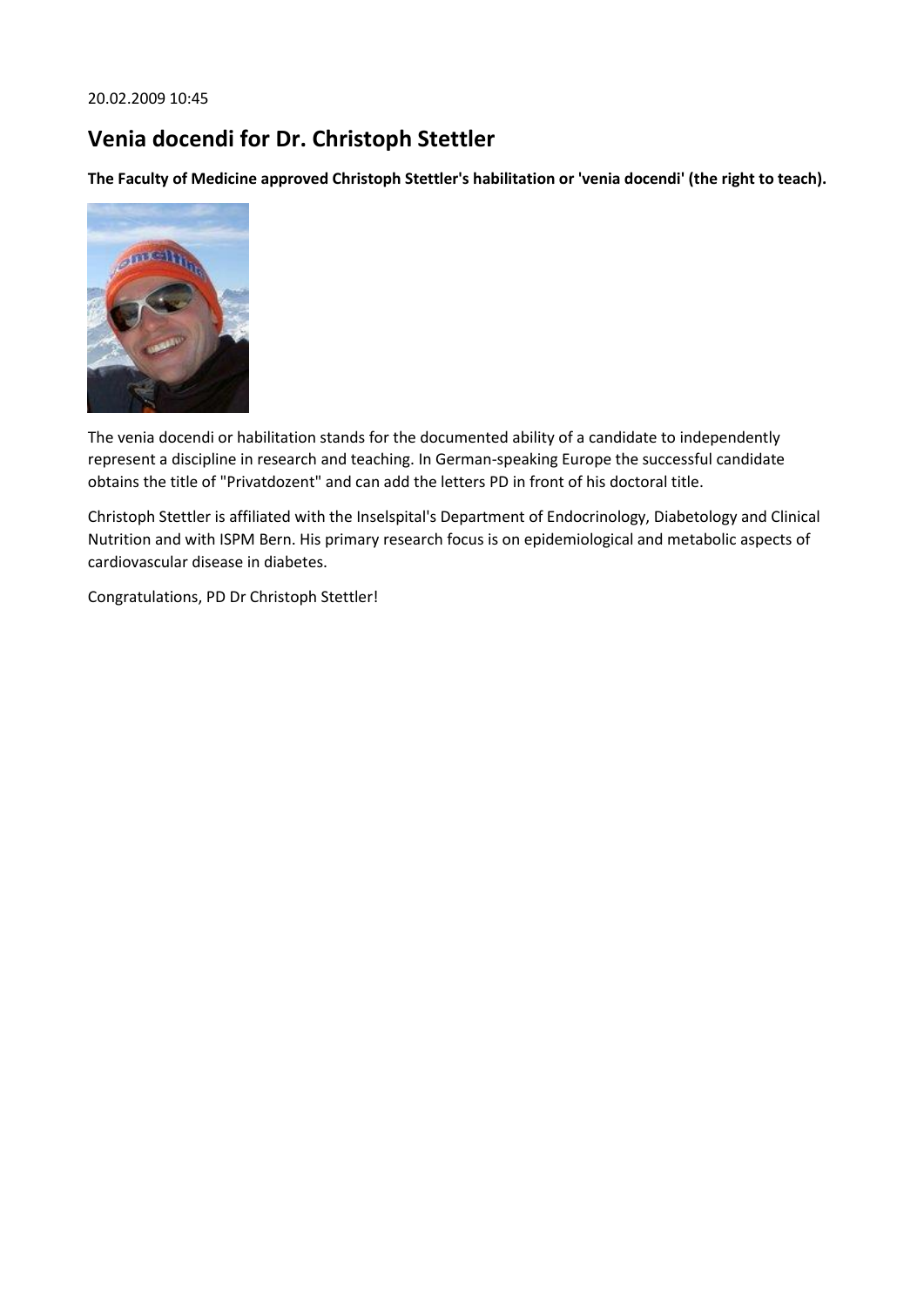## **STREGA recommendations published**

**STREGA, the first extension of the STROBE Statement, has now been published by several journals simultaneously including Human Genetics, PLoS Medicine and Annals of Internal Medicine.**



The acronym stands for "STrengthening the REporting of Genetic Association Studies". The reporting guideline aims to improve the accuracy and transparency of published genetic association studies by proposing extensions to 12 of the 22 original items of the STROBE checklist for cohort, case-control, and cross-sectional studies. Erik von Elm has contributed as a member of the STREGA writing group. The collaborative effort was launched in 2006 by the Human Genome Epidemiology Network (HuGENet™) and led by Julian Little (University of Ottawa / Canada). The new reporting guideline is freely available on the journals' websites.

**Photo credit:** [www.flickr.com](http://www.flickr.com/photos/netsrot/225836493/)

#### **Links to STREGA articles:**

- **•** Human Genetics
- [PLoS Medicine](http://medicine.plosjournals.org/perlserv/?request=get-document&doi=10.1371%2Fjournal.pmed.1000022&ct=1)
- [Annals of Internal Medicine](http://www.annals.org/cgi/content/full/150/3/206)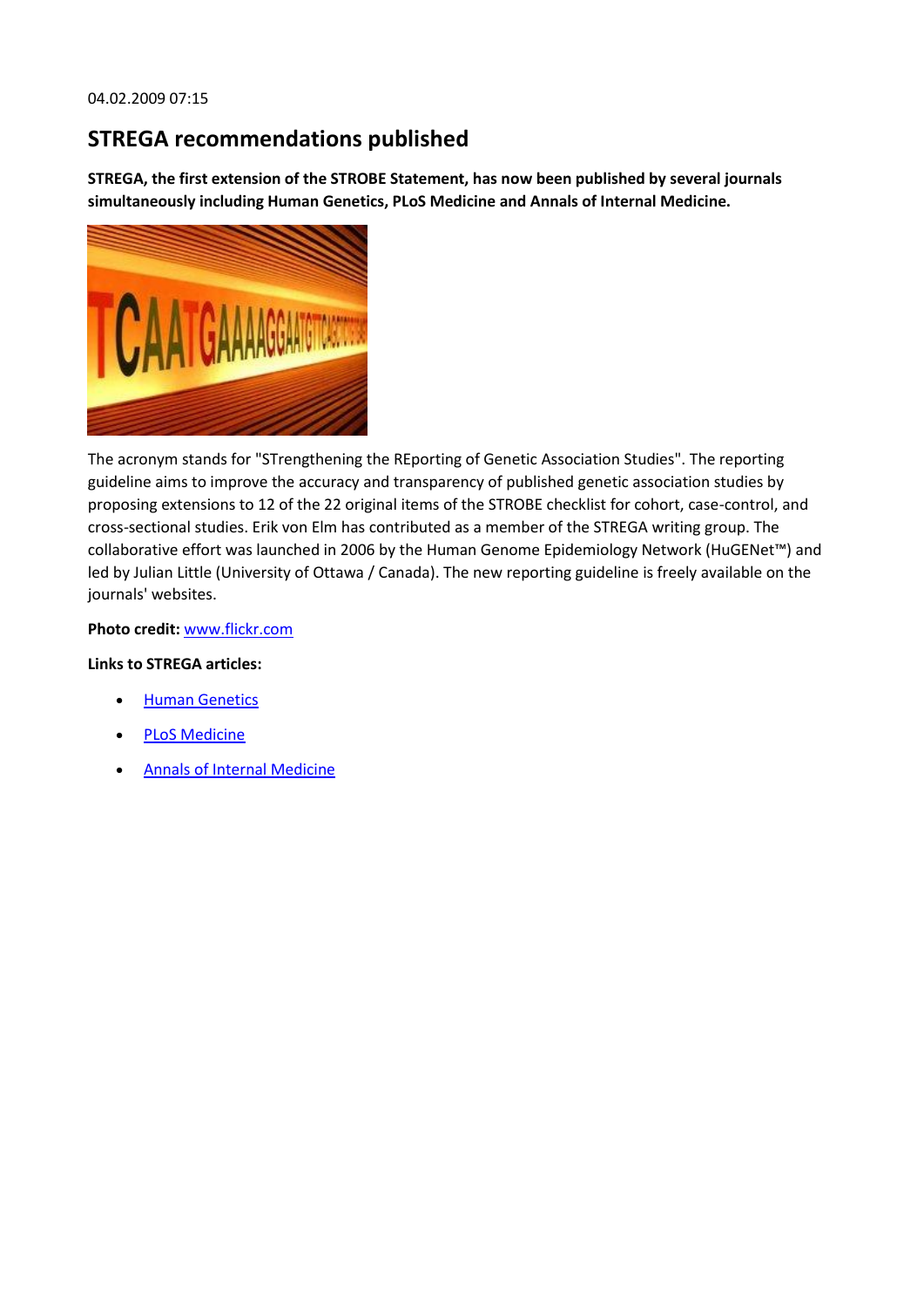## **New professors in Bern and Basel**

**Martin Röösli and Marcel Zwahlen have been promoted to professorial positions funded by the Swiss School of Public Health (SSPH+).**







Marcel Zwahlen, a senior epidemiologist who joined ISPM Bern in 2003, has a first degree in Physics from the University of Bern, Switzerland, and a PhD in Epidemiology from Johns Hopkins University, USA. His research is concerned with public health epidemiology, with a focus on methodological aspects of analysing surveillance and registry data, including the use probabilistic record linkage. He has been involved in analyses of longitudinal studies including the Swiss National Cohort (SNC), the Swiss HIV Cohort (SHCS) and the Swiss Childhood Cancer Registry (SCCR). More recently he has taken an active interest in systematic reviews and evidence synthesis, using Bayesian approaches in the evaluation of health care interventions. He is the author of close to 100 scientific articles, commentaries and editorials. In his new function he will contribute to public health research and teaching at University of Bern and the SSPH+. A similar position will be created at ISPM Bern for a medical sociologist or social epidemiologist later this year.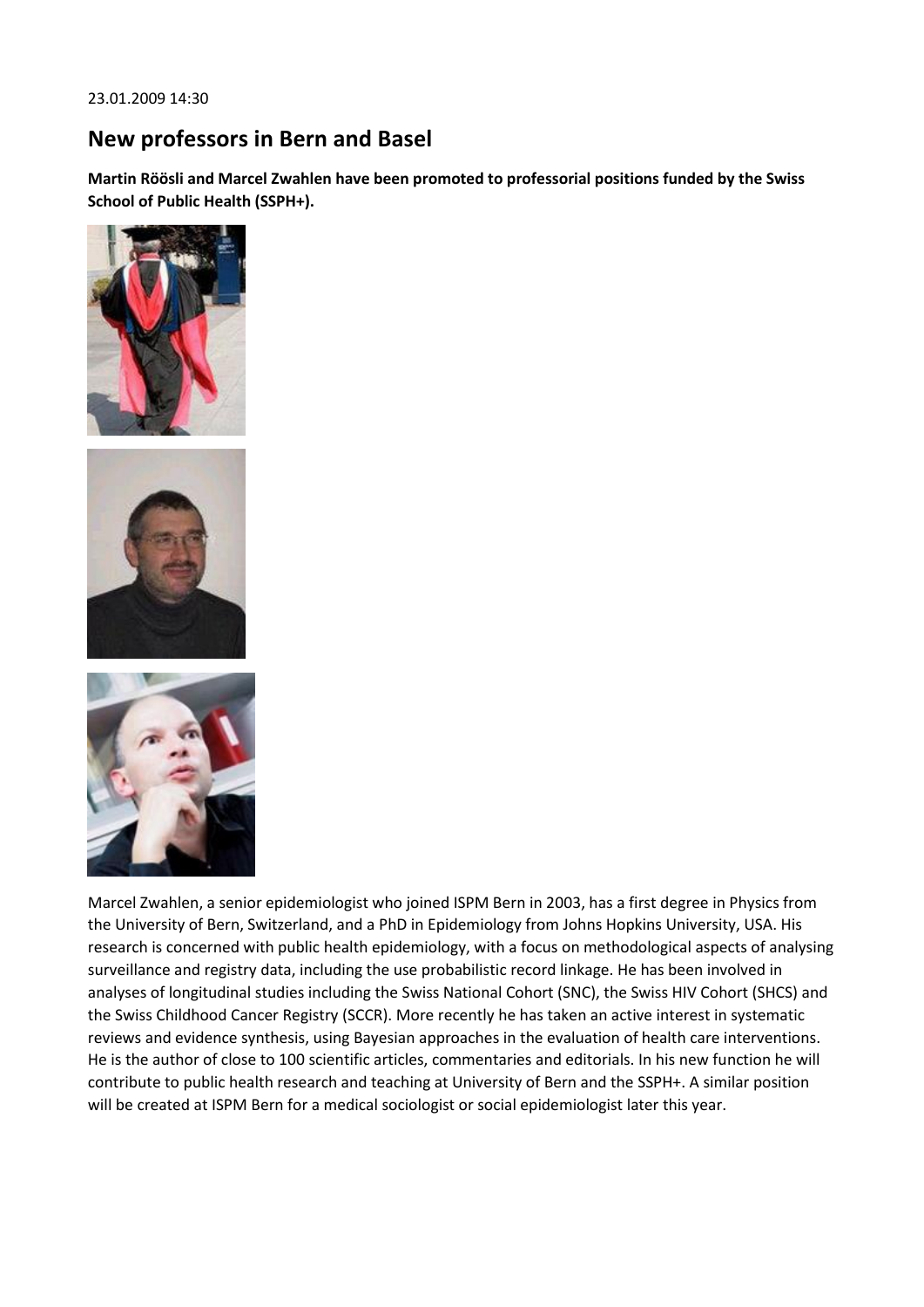Martin Röösli has been elected to a newly created assistant professorship at the Institute of Social and Preventive Medicine (ISPM) of the University of Basel, also funded by the SSPH+. After six years at ISPM Bern, he will start his new position in Basel on 1 February, 2009. Martin Röösli has a background in atmospheric physics and a PhD in environmental epidemiology. His research deals with environmental health and includes exposure assessment studies, aetiological research, methodological research, and health risk assessments in the area of electromagnetic fields, passive smoking, noise exposure and ambient air pollution. He is a member in various national and international commissions on environmental health risk and has published numerous scientific papers, reviews and book chapters. In Basel he will continue to conduct environmental health research and contribute to the teaching at University level and within the framework of the SSPH+. His appointment will strengthen the collaborative links between the two institutes, particularly in the context of the Swiss National Cohort and the Swiss Childhood Cancer Registry.

- **[Swiss National Cohort](http://www.swissnationalcohort.ch/)**
- **[Swiss Childhood Cancer Registry](http://www.childhoodcancerregistry.ch/)**
- **.** [Swiss HIV Cohort Study](http://www.shcs.ch/)